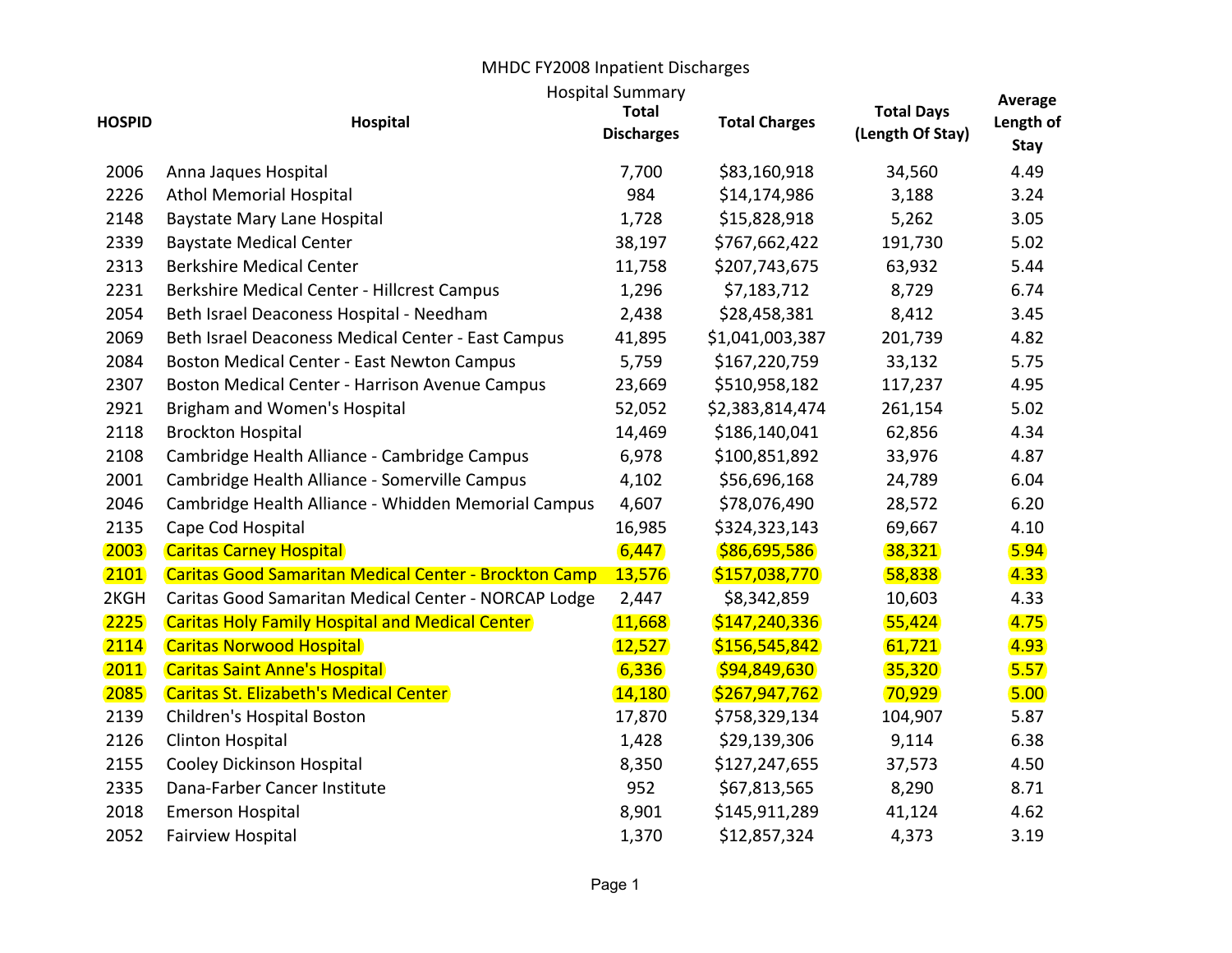## MHDC FY2008 Inpatient Discharges Hospital Summary

|               |                                                        | <b>HOSPITAL SUMMARY</b>           |                      |                                       | Average                  |
|---------------|--------------------------------------------------------|-----------------------------------|----------------------|---------------------------------------|--------------------------|
| <b>HOSPID</b> | <b>Hospital</b>                                        | <b>Total</b><br><b>Discharges</b> | <b>Total Charges</b> | <b>Total Days</b><br>(Length Of Stay) | Length of<br><b>Stay</b> |
| 2289          | <b>Falmouth Hospital</b>                               | 6,367                             | \$94,625,055         | 23,976                                | 3.77                     |
| 2048          | Faulkner Hospital                                      | 6,843                             | \$176,785,377        | 32,957                                | 4.82                     |
| 2120          | <b>Franklin Medical Center</b>                         | 4,687                             | \$58,998,194         | 20,635                                | 4.40                     |
| 2038          | Hallmark Health System - Lawrence Memorial Hospital C  | 5,025                             | \$71,810,985         | 29,370                                | 5.84                     |
| 2058          | Hallmark Health System - Melrose-Wakefield Hospital Ca | 10,803                            | \$128,694,015        | 51,187                                | 4.74                     |
| 2143          | Harrington Memorial Hospital                           | 2,983                             | \$34,514,095         | 13,698                                | 4.59                     |
| 2127          | Health Alliance Hospital -- Leominster Campus          | 7,528                             | \$105,527,764        | 27,095                                | 3.60                     |
| 2034          | <b>Health Alliance Hospitals</b>                       | 815                               | \$19,014,923         | 7,360                                 | 9.03                     |
| 2036          | Heywood Hospital                                       | 5,638                             | \$59,794,634         | 24,905                                | 4.42                     |
| 2145          | <b>Holyoke Medical Center</b>                          | 7,550                             | \$86,235,072         | 41,480                                | 5.49                     |
| 2157          | <b>Hubbard Regional Hospital</b>                       | 1,077                             | \$8,473,140          | 3,979                                 | 3.69                     |
| 2082          | Jordan Hospital                                        | 10,812                            | \$137,768,938        | 43,023                                | 3.98                     |
| 2033          | Lahey Clinic - Burlington Campus                       | 21,615                            | \$456,367,540        | 101,412                               | 4.69                     |
| 2099          | Lawrence General Hospital                              | 12,492                            | \$155,029,359        | 54,499                                | 4.36                     |
| 2040          | Lowell General Hospital                                | 14,527                            | \$170,997,259        | 50,485                                | 3.48                     |
| 2103          | Marlborough Hospital                                   | 3,570                             | \$62,056,783         | 16,501                                | 4.62                     |
| 2042          | Martha's Vineyard Hospital                             | 1,191                             | \$19,033,167         | 5,831                                 | 4.90                     |
| 2167          | Massachusetts Eye and Ear Infirmary                    | 344                               | \$7,026,168          | 1,127                                 | 3.28                     |
| 2168          | Massachusetts General Hospital                         | 50,450                            | \$2,539,677,666      | 287,993                               | 5.71                     |
| 2150          | Mercy Medical Center - Providence Behavioral Health Hc | 3,841                             | \$55,474,512         | 40,206                                | 10.47                    |
| 2149          | Mercy Medical Center - Springfield                     | 12,519                            | \$228,594,334        | 57,251                                | 4.57                     |
| 2131          | <b>Merrimack Valley Hospital</b>                       | 4,172                             | \$68,251,278         | 20,425                                | 4.90                     |
| 2020          | MetroWest Medical Center - Framingham Campus           | 10,480                            | \$145,367,037        | 38,845                                | 3.71                     |
| 2039          | MetroWest Medical Center - Leonard Morse Campus (Na    | 4,279                             | \$70,082,414         | 24,638                                | 5.76                     |
| 2105          | Milford Regional Medical Center                        | 9,173                             | \$138,702,299        | 36,371                                | 3.97                     |
| 2227          | Milton Hospital                                        | 4,481                             | \$69,091,141         | 18,693                                | 4.17                     |
| 2022          | <b>Morton Hospital and Medical Center</b>              | 7,647                             | \$78,474,340         | 35,526                                | 4.65                     |
| 2071          | Mount Auburn Hospital                                  | 14,165                            | \$189,871,980        | 60,140                                | 4.25                     |
| 2044          | Nantucket Cottage Hospital                             | 637                               | \$5,013,892          | 2,070                                 | 3.25                     |